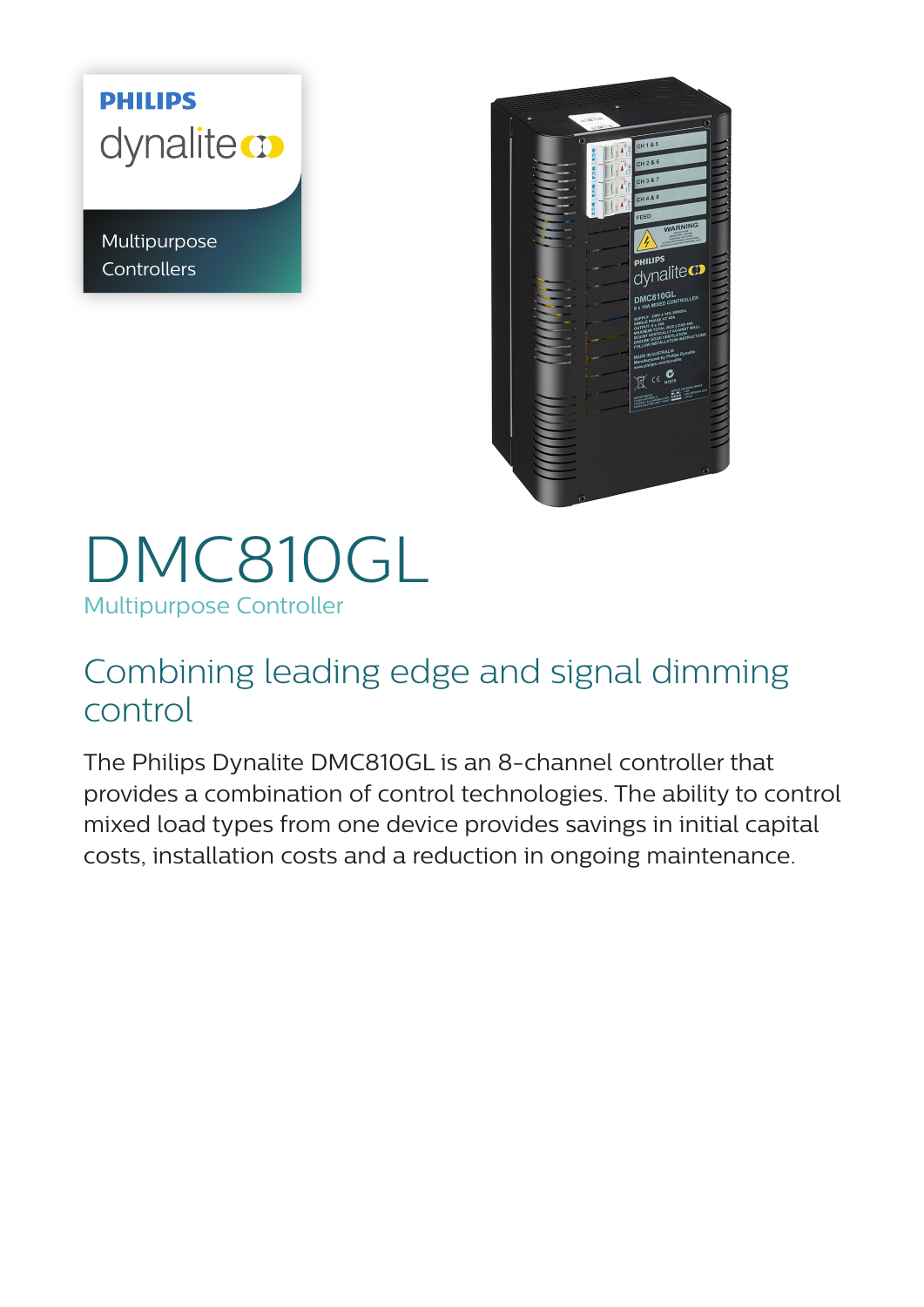# DMC810GL

### Combining leading edge and signal dimming control

- **• Four channels for control of dimmable loads** Leading edge phase control for use with incandescent, neon, leading edge electronic and iron core transformers.
- **• Four signal control outputs** Selectable to 1-10 VDC, DSI and DALI broadcast for control of lamp drivers.
- **• Four switched outputs** Signal control outputs can operate in tandem with, or separately from, switched outputs.
- **• Interference suppression** Iron powder core toroidal choke lessens effects of interference from other equipment, such as transformers.
- **• Naturally ventilated** Requires no forced cooling or maintenance.
- **• Diagnostic functionality** Device Online/Offline status reporting.
- **• User controls –** Incorporates service override switch all channels to 100% and a diagnostic LED.
- **• Options available –** Including an additional RS-485 DyNet/DMX512 port or earth leakage and overload protection on each channel.

#### **Dimensions**

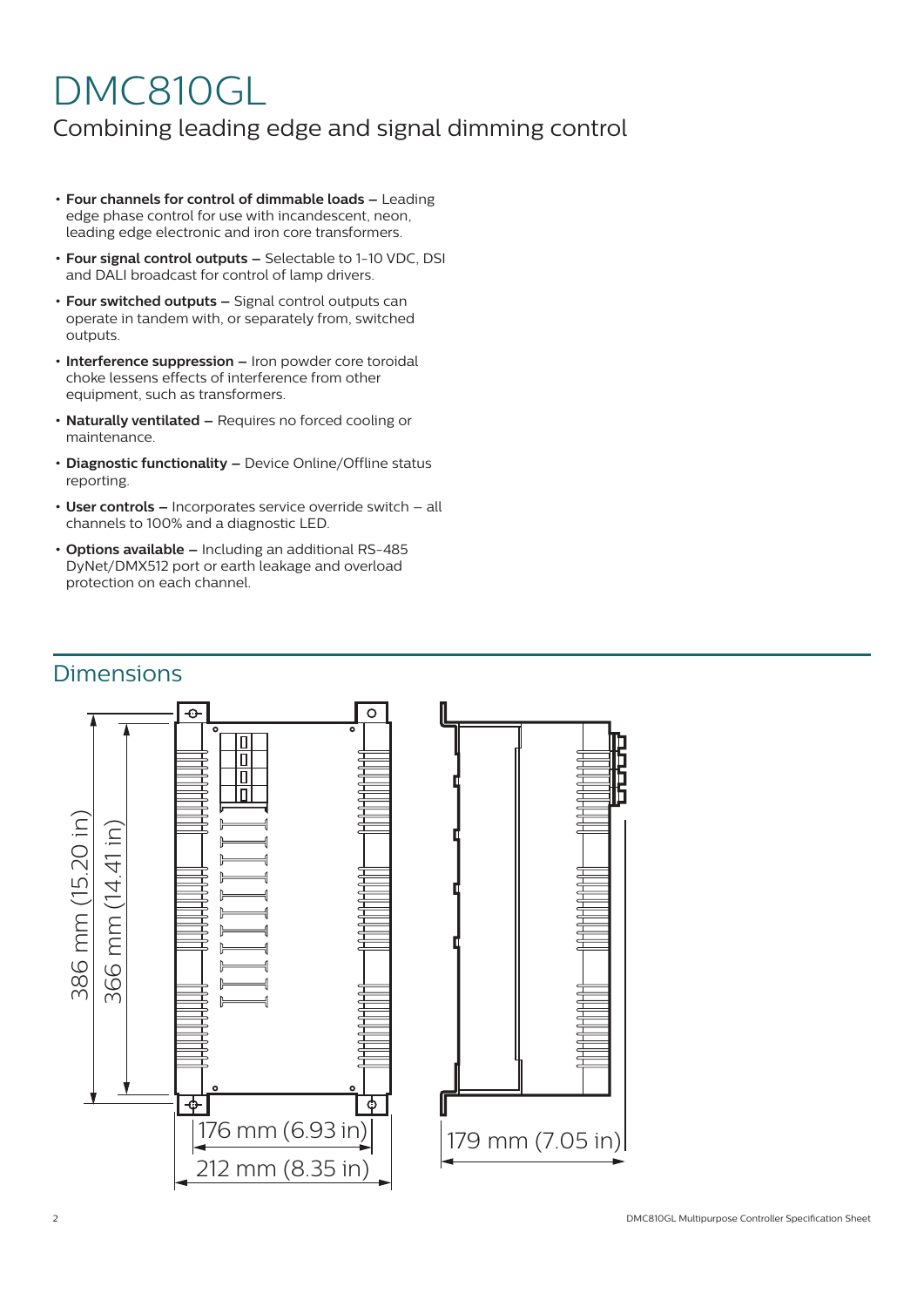Specifications<br>Due to continuous improvements and innovations, specifications may change without notice.



**DMC810GL** Multipurpose Controller

#### **Electrical**

| Supply Type              | Single phase                                          |
|--------------------------|-------------------------------------------------------|
| Supply Voltage           | 230 VAC ±14%                                          |
| <b>Supply Current</b>    | 40 A                                                  |
| Outputs                  | 4 x leading edge dimming<br>4 x switched              |
| Overload Protection      | 4 x 10 A single-pole thermal magnetic<br>(6 kA surge) |
| Regulating Device        | <b>Triac</b><br>(40 A nominal, 600 V, 400 A surge)    |
| Interference Suppression | Iron powder toroidal choke                            |
| DyNet Load Voltage       | 12 VDC                                                |
| DyNet Load Current       | 200 mA                                                |
| Overvoltage Category     | Ш                                                     |
|                          |                                                       |

## **Control**

| <b>Serial Ports</b>        | 1 x RS-485                                                  |  |
|----------------------------|-------------------------------------------------------------|--|
| <b>Supported Protocols</b> | DyNet<br>DMX Rx                                             |  |
| DMX Rx Channels            | 8                                                           |  |
| Control Channel Outputs    | 4 x signal dimming control<br>(DALI Broadcast, DSI, 1-10 V) |  |
| User Controls              | 1 x service switch<br>8 x DyNet address DIP switch          |  |
| Indicators                 | 1 x service LED                                             |  |

#### **Physical**

| Dimensions $(H \times W \times D)$     | 386 x 212 x 179 mm (15.20 x 8.35 x 7.05 in)               |
|----------------------------------------|-----------------------------------------------------------|
| Packed Weight                          | 7.50 kg (16.53 lb)                                        |
| Construction                           | Alloy / Steel wall-mount case<br>Powder coat finish       |
| <b>Serial Ports</b>                    | $1 \times R$ J $12$<br>1 x 6-way pluggable screw terminal |
| Serial Port Conductor Size             | $2.5$ mm <sup>2</sup> (#12 AWG) (max)                     |
| Supply Terminals                       | 2 x screw terminal<br>Line, Neutral                       |
| Supply Terminal Conductor Size         | 10 mm <sup>2</sup> (#6 AWG) (max)                         |
| Phase Control Terminals                | 16 x screw terminal                                       |
| Phase Control Terminal Conductor Size  | 5 mm <sup>2</sup> (#10 AWG) (max)                         |
| Signal Dimming Terminals               | 8 x screw terminal                                        |
| Signal Dimming Terminal Conductor Size | $2.5$ mm <sup>2</sup> (#12 AWG) (max)                     |
| <b>Farth Bar Terminals</b>             | 5 x screw terminal                                        |
| Earth Bar Conductor Size               | 16 mm <sup>2</sup> (#6 AWG) (max)                         |
|                                        |                                                           |

#### **Environment\***

| <b>Operating Temperature</b>  | 0 $\degree$ to 40 $\degree$ C ambient (32 $\degree$ to 104 $\degree$ F)       |
|-------------------------------|-------------------------------------------------------------------------------|
| Storage/Transport Temperature | $-25^{\circ}$ to 70 $^{\circ}$ C ambient (-13 $^{\circ}$ to 158 $^{\circ}$ F) |
| Humidity                      | 0 to 90% non-condensing                                                       |
| <b>IEC Pollution Degree</b>   | Ш                                                                             |
|                               |                                                                               |

#### **Compliance**

Certification CE, RCM, UKCA, RoHS

\* For indoor installation only